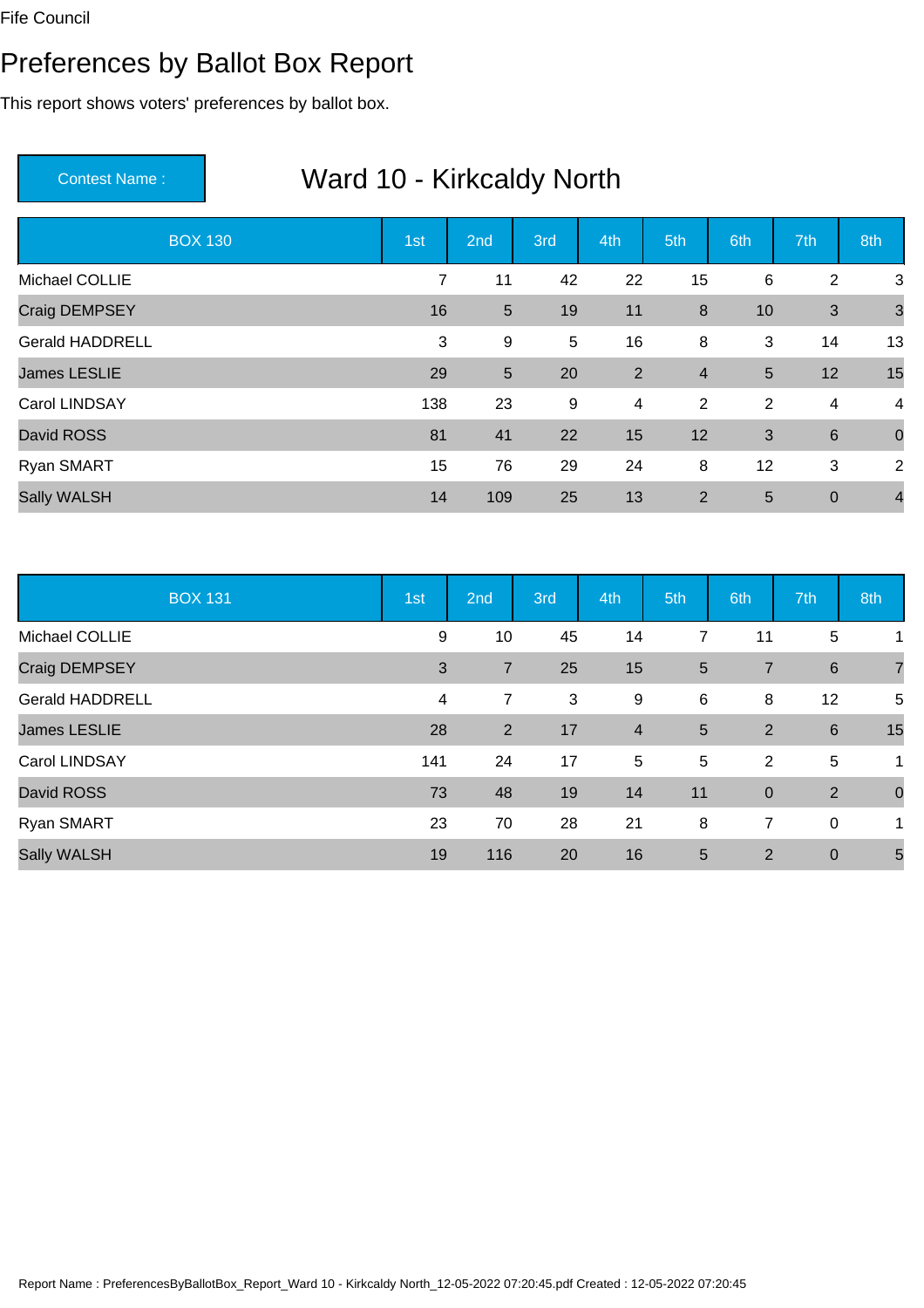#### Preferences by Ballot Box Report

This report shows voters' preferences by ballot box.

| <b>BOX 132</b>         | 1st | 2nd          | 3rd | 4th              | 5th            | 6th            | 7th          | 8th            |
|------------------------|-----|--------------|-----|------------------|----------------|----------------|--------------|----------------|
| Michael COLLIE         | 4   | 6            | 43  | $9\,$            | 4              | $\overline{4}$ | 2            | $\overline{2}$ |
| Craig DEMPSEY          | 10  | $\mathbf{3}$ | 13  | 15               | $\overline{4}$ | 3              | $\mathbf{3}$ | $\overline{2}$ |
| <b>Gerald HADDRELL</b> | 2   | 5            | 4   | $\overline{4}$   | 4              | 4              | 4            | $\overline{7}$ |
| <b>James LESLIE</b>    | 21  | $\mathbf{3}$ | 15  | 2                | $\mathbf{1}$   | $\mathbf{1}$   | 8            | 5              |
| Carol LINDSAY          | 85  | 27           | 6   | $5\phantom{.0}$  | $\mathbf 0$    | 2              | $\sqrt{5}$   | $\overline{0}$ |
| David ROSS             | 82  | 27           | 15  | $\boldsymbol{8}$ | 11             | $\overline{4}$ | $\mathbf{1}$ | $\overline{0}$ |
| Ryan SMART             | 11  | 63           | 19  | 13               | 10             | 9              | 2            | 1              |
| Sally WALSH            | 19  | 74           | 14  | $\overline{4}$   | 3              | $\overline{2}$ | $\mathbf 0$  | 5              |

|                        | <b>BOX 133</b> | 1st            | 2nd             | 3rd | 4th            | 5th            | 6th         | 7th            | 8th            |
|------------------------|----------------|----------------|-----------------|-----|----------------|----------------|-------------|----------------|----------------|
| Michael COLLIE         |                | 12             | 10              | 46  | 12             | 11             | 3           | $\mathbf 0$    | 3              |
| Craig DEMPSEY          |                | $5\phantom{1}$ | $\overline{7}$  | 17  | 6              | $\overline{4}$ | 5           | $\overline{4}$ | $\mathbf{3}$   |
| <b>Gerald HADDRELL</b> |                | $\mathbf 0$    | 5               | 11  | 7              | 4              | 3           | 12             | $\overline{4}$ |
| <b>James LESLIE</b>    |                | 24             | $6\phantom{1}6$ | 13  | $\overline{2}$ | 3              | 5           | $\overline{4}$ | 10             |
| Carol LINDSAY          |                | 99             | 34              | 11  | 6              | 1              | $\mathbf 0$ | 3              | 0              |
| David ROSS             |                | 75             | 26              | 19  | 11             | 10             | 3           | $\mathbf 0$    | $\mathbf 0$    |
| Ryan SMART             |                | 10             | 60              | 14  | 21             | 8              | 7           | 2              | 0              |
| Sally WALSH            |                | 19             | 81              | 25  | 6              | 6              | $\mathbf 1$ | $\overline{0}$ | $\overline{4}$ |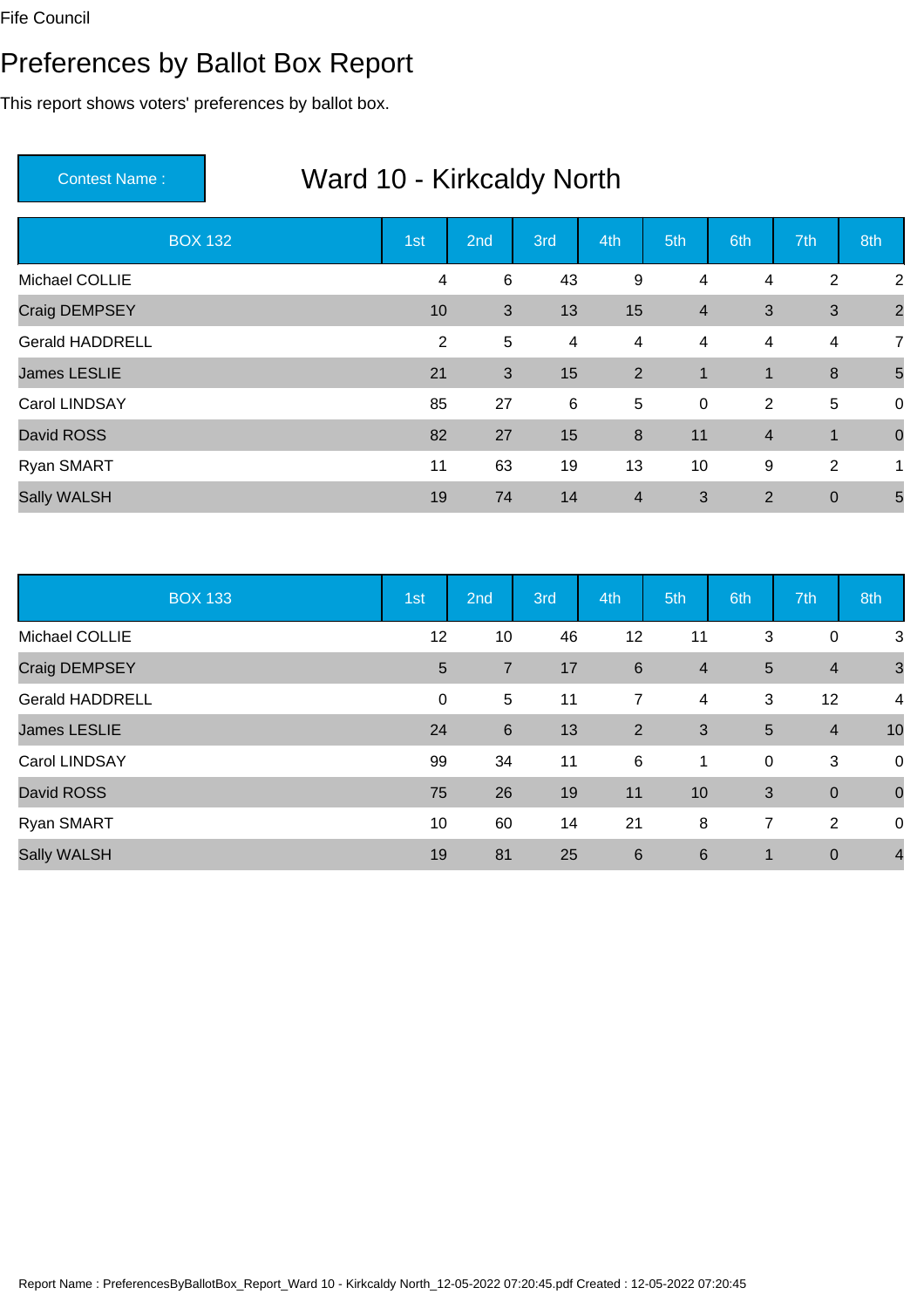#### Preferences by Ballot Box Report

This report shows voters' preferences by ballot box.

|                        | <b>BOX 134</b> | 1st            | 2nd            | 3rd | 4th            | 5th            | 6th            | 7th            | 8th          |
|------------------------|----------------|----------------|----------------|-----|----------------|----------------|----------------|----------------|--------------|
| Michael COLLIE         |                | 11             | $9\,$          | 28  | 14             | 8              | $\overline{2}$ | 1              | 0            |
| Craig DEMPSEY          |                | $\overline{4}$ | $\overline{4}$ | 16  | 9              | $\overline{4}$ | $\overline{7}$ | $\overline{0}$ | $\mathbf{1}$ |
| <b>Gerald HADDRELL</b> |                | 1              | 3              | 3   | 3              | $\overline{2}$ | $\overline{2}$ | 11             | 8            |
| <b>James LESLIE</b>    |                | 31             | 9              | 14  | $\mathbf{3}$   | $\overline{1}$ | $\mathbf{1}$   | $\overline{5}$ | 12           |
| Carol LINDSAY          |                | 92             | 26             | 9   | 6              | 2              | 1              | 3              | $\mathsf 0$  |
| David ROSS             |                | 87             | 27             | 13  | 9              | 14             | 3              | $\mathbf 0$    | $\mathbf 0$  |
| Ryan SMART             |                | 8              | 66             | 23  | 15             | $\overline{7}$ | 12             | 2              | 0            |
| Sally WALSH            |                | 15             | 68             | 21  | $\overline{7}$ | $\mathbf 1$    | $\overline{2}$ | $\overline{2}$ | $\mathbf{3}$ |

| <b>BOX 135</b>         | 1st            | 2nd            | 3rd             | 4th             | 5th            | 6th              | 7th          | 8th            |
|------------------------|----------------|----------------|-----------------|-----------------|----------------|------------------|--------------|----------------|
| Michael COLLIE         | 8              | 6              | 32              | 4               | 5              | $\mathbf 0$      | $\mathbf 0$  | $\mathbf 0$    |
| Craig DEMPSEY          | 2              | $\overline{2}$ | $\overline{7}$  | $6\phantom{1}6$ | $\mathbf 1$    | 3                | 2            | $\overline{0}$ |
| <b>Gerald HADDRELL</b> | 0              | 1              | 2               | 1               | $\overline{0}$ | 1                | 3            | $\overline{4}$ |
| <b>James LESLIE</b>    | 32             | $\overline{2}$ | 18              | $\mathbf 0$     | $\overline{0}$ | $\mathbf{1}$     | $\mathbf{3}$ | 5              |
| Carol LINDSAY          | 83             | 18             | 8               | $\overline{4}$  | $\mathbf 0$    | 1                | $\mathbf{1}$ | $\overline{0}$ |
| David ROSS             | 68             | 31             | $5\phantom{.0}$ | 5               | 9              | $\boldsymbol{0}$ | $\mathbf{1}$ | $\overline{0}$ |
| Ryan SMART             | $\overline{7}$ | 55             | 19              | 7               | 3              | 7                | $\mathbf 0$  | $\overline{0}$ |
| <b>Sally WALSH</b>     | 11             | 72             | 11              | 8               | $\overline{0}$ | $\overline{0}$   | $\mathbf 0$  |                |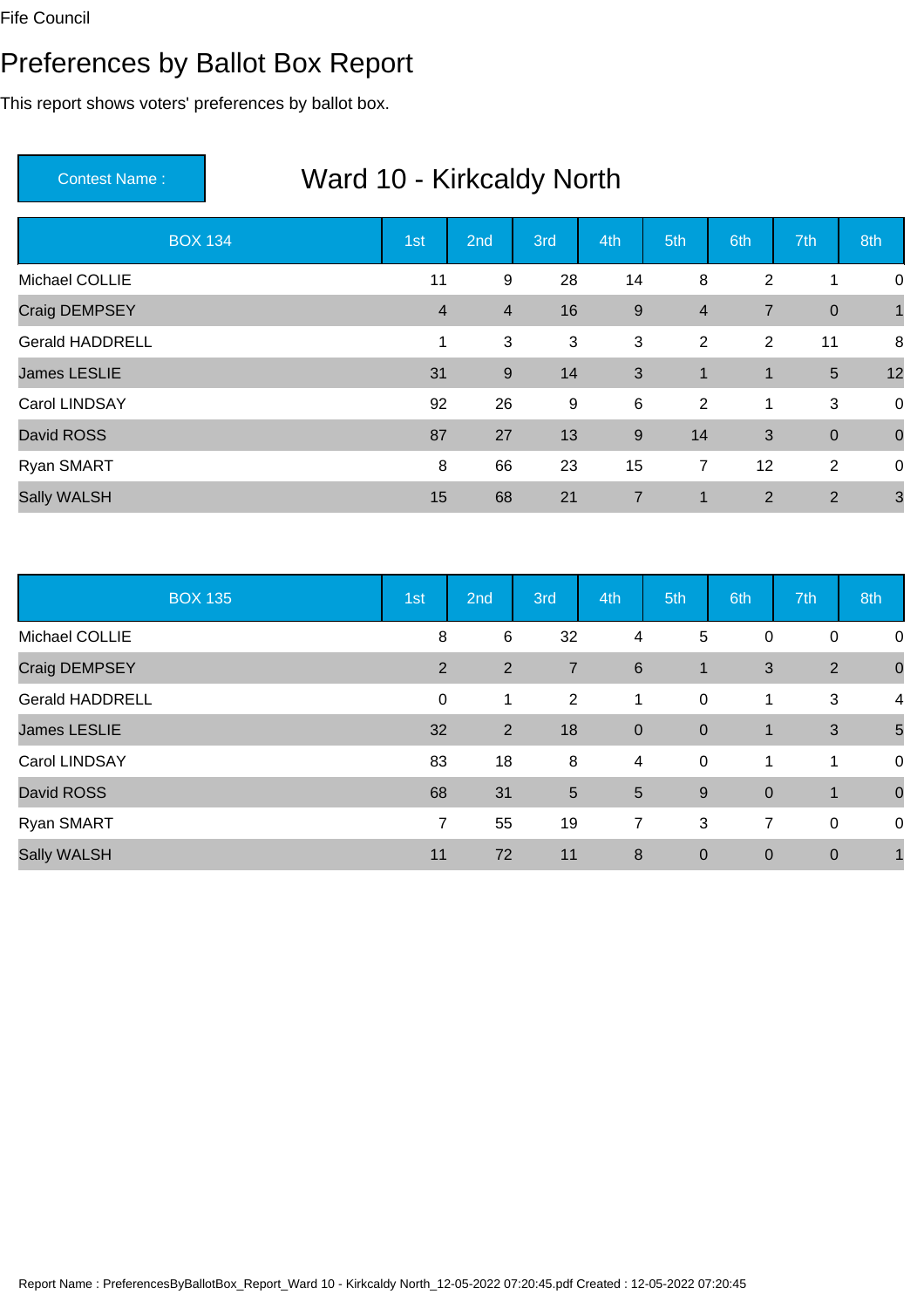#### Preferences by Ballot Box Report

This report shows voters' preferences by ballot box.

| BOX 136, 140           | 1st | 2nd             | 3rd | 4th            | 5th             | 6th         | 7th            | 8th            |
|------------------------|-----|-----------------|-----|----------------|-----------------|-------------|----------------|----------------|
| Michael COLLIE         | 16  | 8               | 43  | 7              | 11              | 5           | 1              | 1              |
| Craig DEMPSEY          | 11  | $6\phantom{1}6$ | 13  | 11             | $\mathbf{1}$    | $\,6$       | $\mathbf{3}$   | $\overline{3}$ |
| <b>Gerald HADDRELL</b> | 4   | $\overline{2}$  | 8   | 7              | $5\phantom{.0}$ | 3           | 10             | $\overline{7}$ |
| <b>James LESLIE</b>    | 38  | 13              | 25  | $\overline{4}$ | $\mathbf 1$     | 1           | $\overline{5}$ | 12             |
| Carol LINDSAY          | 109 | 23              | 10  | 7              | 2               | $\mathbf 0$ | 4              | $\mathbf 0$    |
| David ROSS             | 91  | 50              | 26  | 13             | 12              | 3           | $\mathbf 0$    |                |
| Ryan SMART             | 21  | 78              | 37  | 18             | 8               | 8           | 2              | $\mathbf 0$    |
| Sally WALSH            | 13  | 93              | 18  | 6              | 1               | 3           | 1              | $\overline{2}$ |

|                        | <b>BOX 137</b> | 1st | 2nd            | 3rd | 4th | 5th            | 6th              | 7th            | 8th            |
|------------------------|----------------|-----|----------------|-----|-----|----------------|------------------|----------------|----------------|
| Michael COLLIE         |                | 7   | 12             | 53  | 12  | 11             | 2                | $\mathbf 0$    | 1              |
| Craig DEMPSEY          |                | 3   | $\mathbf{1}$   | 15  | 9   | $\mathbf{1}$   | $6\phantom{1}6$  | 3              | $\mathbf{3}$   |
| <b>Gerald HADDRELL</b> |                | 3   | $\overline{7}$ | 6   | 5   | 3              | 1                | 6              | $\overline{4}$ |
| <b>James LESLIE</b>    |                | 74  | 8              | 37  | 5   | $\overline{1}$ | 5                | $\overline{2}$ | $\overline{4}$ |
| Carol LINDSAY          |                | 86  | 31             | 14  | 10  | $\overline{2}$ | 2                | 1              | 0              |
| David ROSS             |                | 139 | 61             | 20  | 11  | $5\phantom{.}$ | $\boldsymbol{0}$ | $\mathbf 0$    | $\mathbf 0$    |
| Ryan SMART             |                | 12  | 120            | 33  | 19  | 10             | 3                | $\mathbf 0$    | 0              |
| Sally WALSH            |                | 29  | 70             | 14  | 12  | $\overline{4}$ | $\mathbf 0$      | 2              | $\overline{2}$ |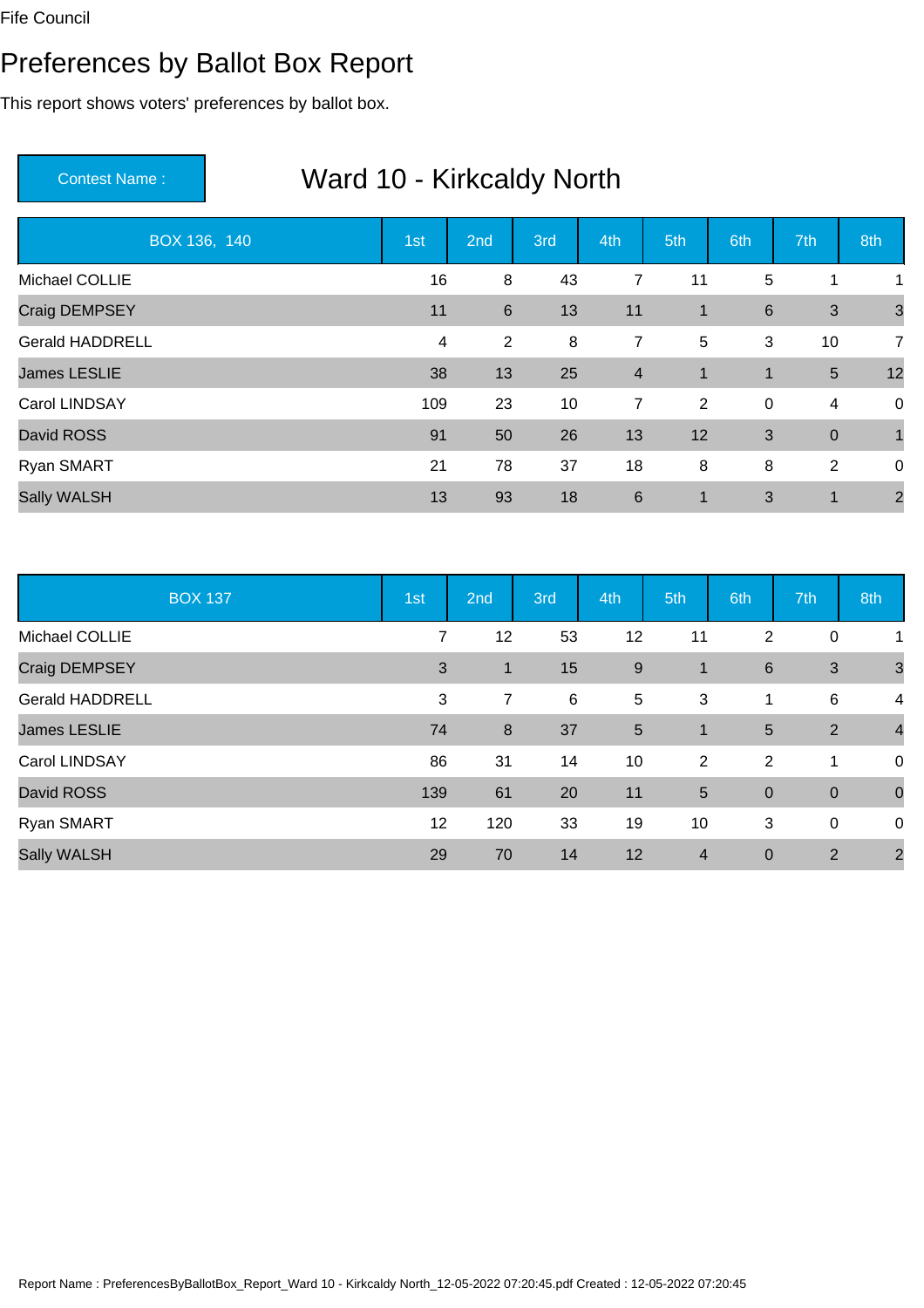#### Preferences by Ballot Box Report

This report shows voters' preferences by ballot box.

| <b>BOX 138</b>         | 1st            | 2nd            | 3rd             | 4th            | 5th            | 6th              | 7th              | 8th             |
|------------------------|----------------|----------------|-----------------|----------------|----------------|------------------|------------------|-----------------|
| Michael COLLIE         | 17             | 9              | 42              | 9              | 10             | 2                | 1                | 1               |
| Craig DEMPSEY          | $\overline{4}$ | $\overline{2}$ | 11              | 13             | 2              | $6\phantom{1}$   | 3                | $\overline{2}$  |
| <b>Gerald HADDRELL</b> | 2              | 5              | $5\phantom{.0}$ | $\overline{4}$ | $\overline{2}$ | $\overline{2}$   | 6                | 3               |
| <b>James LESLIE</b>    | 61             | 13             | 29              | $\mathbf 0$    | 3              | 3                | $\mathbf{1}$     | $6\phantom{1}6$ |
| Carol LINDSAY          | 69             | 30             | 12              | $\overline{7}$ | 1              | 1                | 3                | $\overline{0}$  |
| David ROSS             | 126            | 57             | 24              | 11             | $\overline{7}$ | $\overline{1}$   | $\boldsymbol{0}$ | $\overline{0}$  |
| Ryan SMART             | 8              | 106            | 41              | 19             | 8              | 5                | $\mathbf 0$      | $\mathbf 0$     |
| <b>Sally WALSH</b>     | 20             | 59             | 14              | 12             | 5              | $\boldsymbol{0}$ | $\mathbf 1$      | 3               |

|                        | <b>BOX 139</b> | 1st            | 2nd             | 3rd | 4th              | 5th            | 6th            | 7th            | 8th            |
|------------------------|----------------|----------------|-----------------|-----|------------------|----------------|----------------|----------------|----------------|
| Michael COLLIE         |                | 17             | 11              | 38  | 9                | 19             | 2              | $\mathbf 0$    | 0              |
| Craig DEMPSEY          |                | $\overline{4}$ | $5\phantom{.0}$ | 12  | 9                | 2              | 9              | 1              | $\overline{4}$ |
| <b>Gerald HADDRELL</b> |                | 2              | 13              | 5   | 7                | 3              | $\overline{2}$ | 9              | 9              |
| <b>James LESLIE</b>    |                | 48             | 11              | 30  | 3                | $\mathbf{1}$   | $\overline{4}$ | $\overline{7}$ | $\overline{7}$ |
| Carol LINDSAY          |                | 91             | 39              | 8   | 10               | $\overline{2}$ | 3              | 2              | 1              |
| David ROSS             |                | 88             | 42              | 33  | 16               | $5\phantom{1}$ | 3              | $\overline{1}$ |                |
| Ryan SMART             |                | $\overline{7}$ | 74              | 35  | 19               | 15             | 5              | $\overline{2}$ | 1              |
| <b>Sally WALSH</b>     |                | 27             | 73              | 23  | $\boldsymbol{8}$ | 3              | $\mathbf 1$    | 3              | $\overline{2}$ |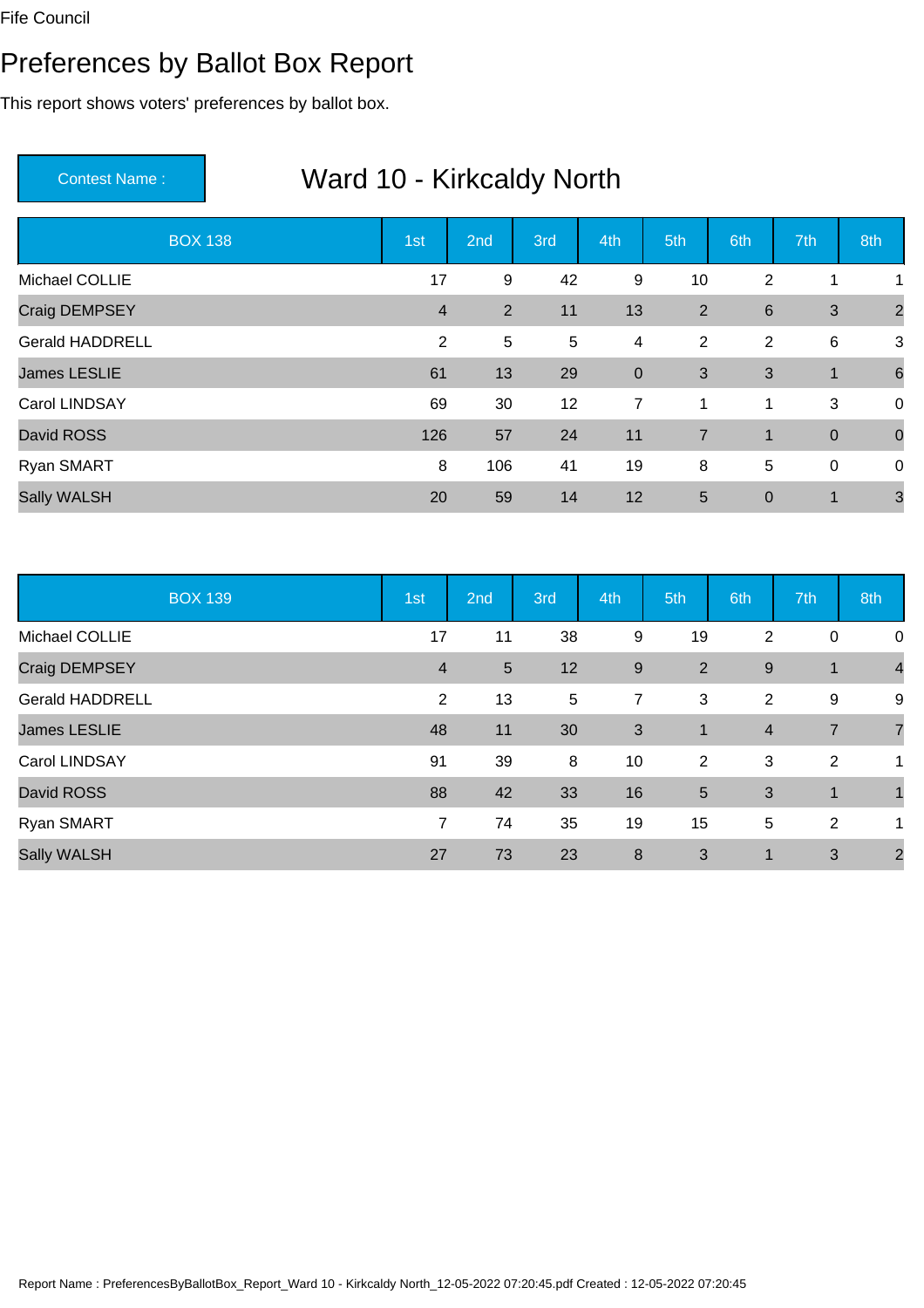#### Preferences by Ballot Box Report

This report shows voters' preferences by ballot box.

| PV010 065              | 1st | 2nd | 3rd | 4th         | 5th             | 6th             | 7th            | 8th                     |
|------------------------|-----|-----|-----|-------------|-----------------|-----------------|----------------|-------------------------|
| Michael COLLIE         | 10  | 5   | 57  | 9           | 11              | 8               | 3              | 4                       |
| Craig DEMPSEY          | 6   | 2   | 11  | $\mathbf 1$ | $6\phantom{1}6$ | 12              | $9$            | 6                       |
| <b>Gerald HADDRELL</b> | 3   | 8   | 13  | 15          | $\overline{4}$  | 6               | 8              | $\overline{4}$          |
| <b>James LESLIE</b>    | 82  | 13  | 37  | 2           | 3               | $6\phantom{1}6$ | 2              | 10                      |
| <b>Carol LINDSAY</b>   | 144 | 47  | 10  | 9           | 6               | $\mathbf{1}$    | $\overline{7}$ | $\overline{\mathbf{4}}$ |
| David ROSS             | 186 | 59  | 38  | 11          | $\overline{1}$  | $\mathbf{1}$    | $\mathbf 1$    | $\overline{0}$          |
| Ryan SMART             | 16  | 160 | 52  | 15          | 8               | $\mathbf 0$     | 1              | 2                       |
| <b>Sally WALSH</b>     | 31  | 128 | 24  | 10          | 3               | 5               | 5              | 5                       |

| PV010 066              | 1st             | 2nd              | 3rd | 4th | 5th                     | 6th          | 7th            | 8th            |
|------------------------|-----------------|------------------|-----|-----|-------------------------|--------------|----------------|----------------|
| Michael COLLIE         | 11              | 6                | 67  | 7   | 14                      | 4            | 4              | $\overline{2}$ |
| Craig DEMPSEY          | $5\phantom{.0}$ | $\overline{4}$   | 13  | 8   | 2                       | $9\,$        | 6              | 5              |
| <b>Gerald HADDRELL</b> | 1               | 6                | 8   | 6   | 5                       | 1            | 9              | $\overline{7}$ |
| <b>James LESLIE</b>    | 94              | $\boldsymbol{9}$ | 53  | 3   | 3                       | 3            | 3              | 10             |
| Carol LINDSAY          | 142             | 43               | 14  | 3   | 6                       | 3            | $\overline{2}$ | $\overline{0}$ |
| David ROSS             | 183             | 68               | 40  | 14  | 2                       | $\mathbf{1}$ | $\mathbf{1}$   | $\overline{0}$ |
| Ryan SMART             | 21              | 161              | 57  | 19  | 8                       | 2            | 1              | 1              |
| <b>Sally WALSH</b>     | 34              | 126              | 21  | 8   | $\overline{\mathbf{1}}$ | 5            | 2              | $\overline{2}$ |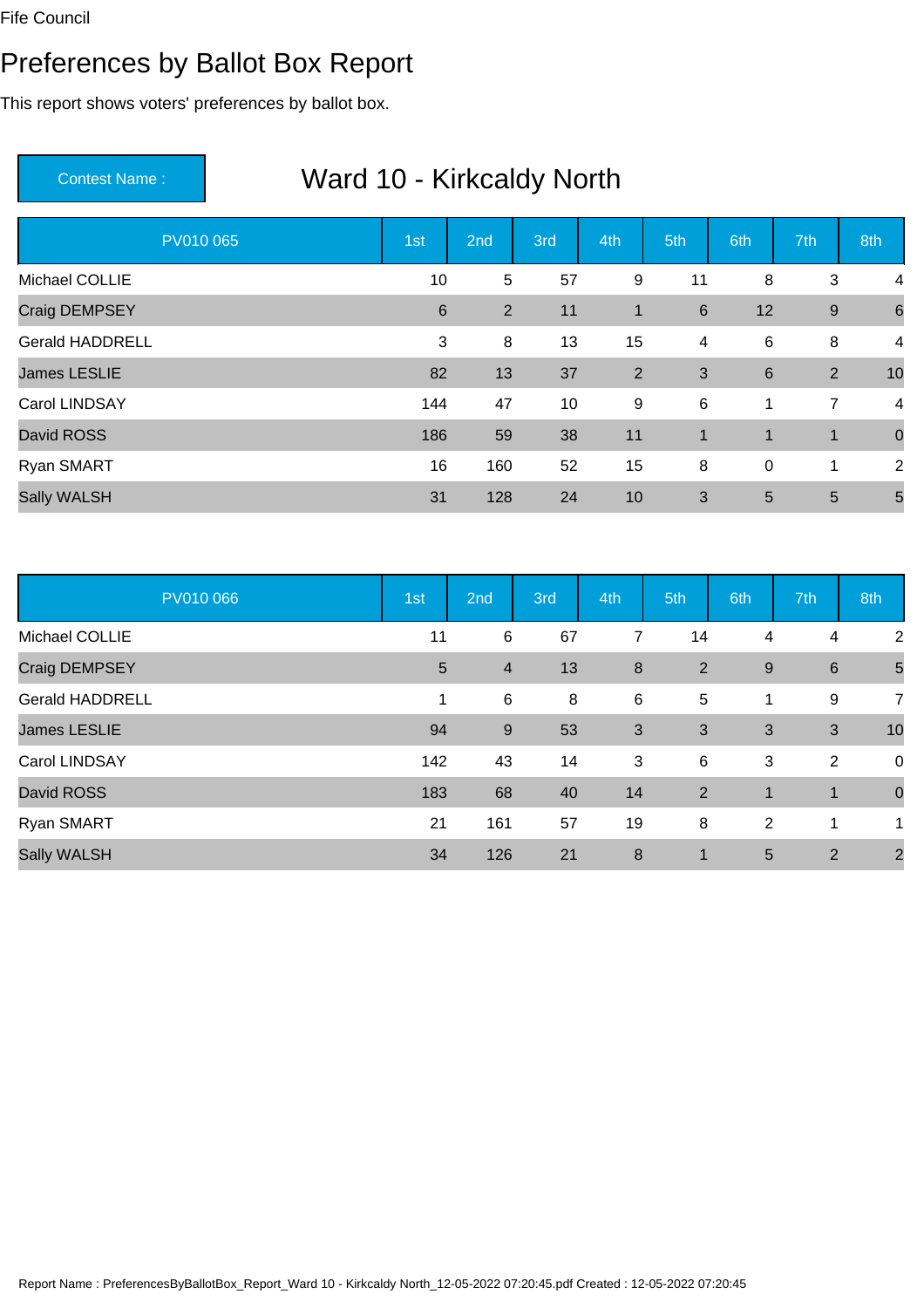#### Preferences by Ballot Box Report

This report shows voters' preferences by ballot box.

| PV010 067              | 1st | 2nd | 3rd | 4th   | 5th            | 6th              | 7th             | 8th            |
|------------------------|-----|-----|-----|-------|----------------|------------------|-----------------|----------------|
| Michael COLLIE         | 19  | 15  | 56  | 6     | 12             | 13               | 1               | $\mathbf 0$    |
| Craig DEMPSEY          | 11  | 2   | 10  | $9\,$ | $6\phantom{1}$ | 12               | $\overline{5}$  | 5              |
| <b>Gerald HADDRELL</b> | 10  | 11  | 12  | 7     | 8              | 5                | 17              | 6              |
| <b>James LESLIE</b>    | 77  | 10  | 42  | 2     | 3              | 5                | $6\phantom{1}6$ | 18             |
| Carol LINDSAY          | 107 | 43  | 20  | 12    | 2              | $\pmb{0}$        | $\overline{4}$  | $\mathbf 0$    |
| David ROSS             | 206 | 59  | 47  | 13    | $\overline{4}$ | 3                | $\mathbf{1}$    | $\overline{2}$ |
| Ryan SMART             | 20  | 196 | 45  | 24    | 11             | 2                | 1               | 1              |
| Sally WALSH            | 28  | 95  | 23  | 10    | 5              | $\boldsymbol{0}$ | $\mathbf{1}$    | $\overline{4}$ |

| PV010 068              | 1st             | 2nd              | 3rd | 4th              | 5th            | 6th            | 7th            | 8th            |
|------------------------|-----------------|------------------|-----|------------------|----------------|----------------|----------------|----------------|
| Michael COLLIE         | 23              | $9\,$            | 56  | 6                | 11             | 5              | 1              | 1              |
| Craig DEMPSEY          | $5\phantom{.0}$ | 3                | 13  | $5\phantom{.0}$  | $\overline{4}$ | $\overline{7}$ | $\overline{4}$ | $\overline{4}$ |
| <b>Gerald HADDRELL</b> | 4               | 13               | 11  | 10               | 1              | 1              | 11             | $\overline{7}$ |
| <b>James LESLIE</b>    | 84              | $\boldsymbol{8}$ | 36  | $\overline{2}$   | $\mathbf{1}$   | $\overline{2}$ | $\overline{4}$ | 10             |
| Carol LINDSAY          | 121             | 37               | 15  | 8                | $\mathbf 0$    | $\overline{2}$ | 4              | 1              |
| David ROSS             | 140             | 55               | 31  | $\boldsymbol{9}$ | $\overline{4}$ | $\overline{2}$ | $\mathbf 0$    | $\mathbf 0$    |
| Ryan SMART             | 10              | 116              | 48  | 18               | 8              | $\overline{4}$ | $\mathbf 0$    | 0              |
| <b>Sally WALSH</b>     | 31              | 111              | 21  | 6                | 2              | $\overline{2}$ | 1              | $\overline{2}$ |